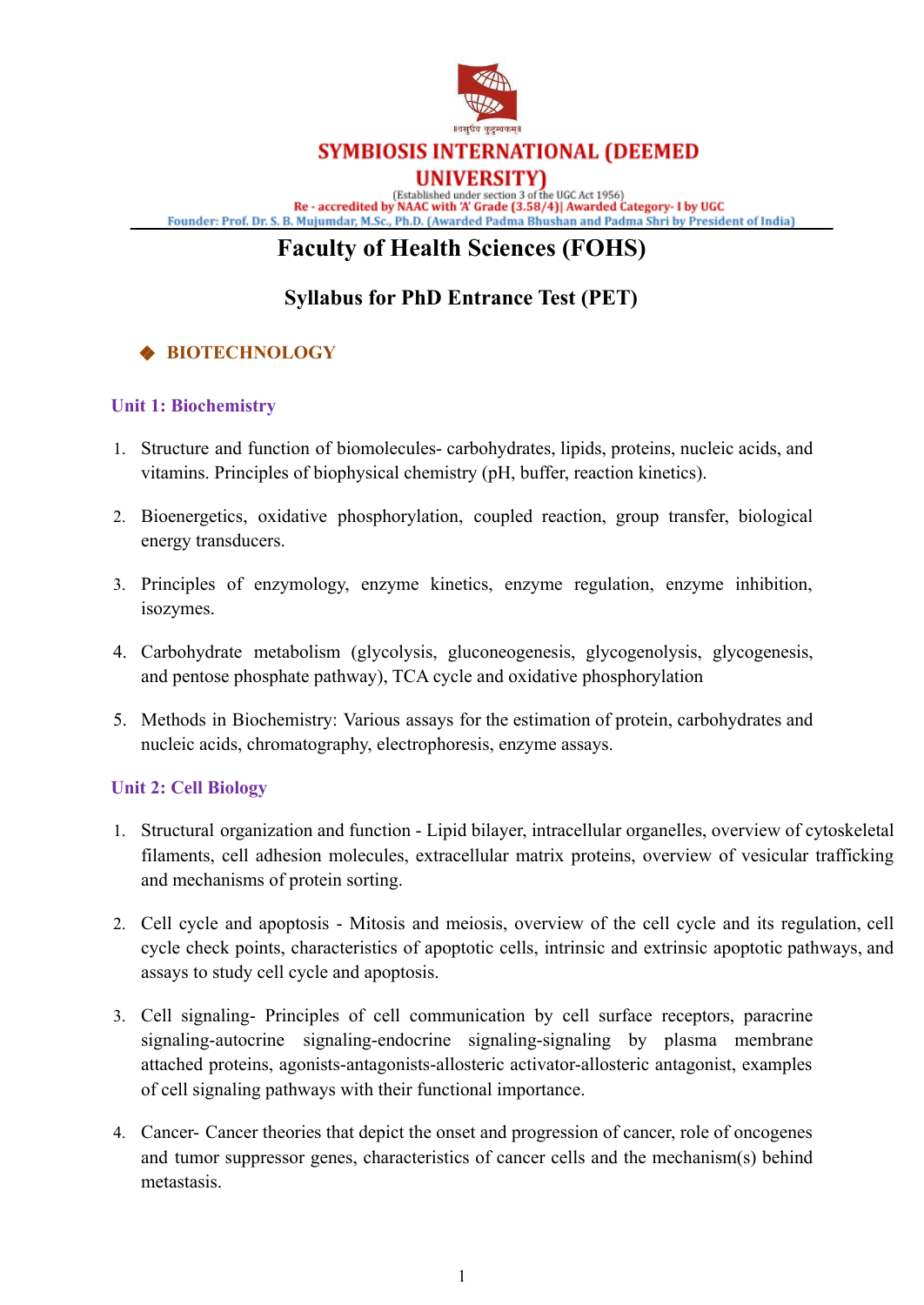

Established under section 3 of the UGC Act 1956)<br>Re - accredited by NAAC with 'A' Grade (3.58/4)| Awarded Category- I by UGC

**Unit** Founder: Prof. Dr. S. B. Mujumdar, M.Sc., Ph.D. (Awarded Padma Bhushan and Padma Shri by President of India) **3:**

### **Genetics**

- 1. Principles of inheritance: Mendelian genetics, mitosis and meiosis, sex-determination and chromosomal theory of inheritance, sex-linkage and linkage maps, chromosomal abnormalities, population genetics, pedigree analysis, chromosome banding, C-value paradox.
- 2. DNA as the genetic material: Griffith's transforming principle, Avery, McLeod and McCarty experiment, and Hershey and Chase experiment, structure of DNA, Genetic code, tandem and interspersed repeats, molecular markers for genetic analysis: RFLP, DNA fingerprinting; somatic cell and radiation hybridization, restriction mapping, FISH, STS mapping.

### **Unit 4: Molecular Biology**

- 1. DNA replication: General properties of DNA replication and DNA polymerases, modes of DNA replication, regulation of replication initiation in prokaryotes, cell cycle checkpoints, termination of DNA replication in prokaryotes, telomeres and telomerases.
- 2. Transcription: Structural features of a gene, operon concept, types of RNA, RNA polymerases and transcription factors, mediator complex, RNA processing, DNA methylation, histone modifications, RNAi.
- 3. Translation: Genetic code, codon bias, ribosome structure and assembly, translation initiation, elongation and termination, regulation of translation, nonsense mediated decay, post-translational modifications of proteins.

### **Unit 5: Genomics, Proteomics and Bioinformatics**

- 1. Protein and DNA Sequencing: Methods of DNA and protein sequencing (e.g. Edman degradation, Sanger sequencing etc.), sequence alignment, substitution matrices, multiple sequence alignment, biological databases, database search algorithms, primer designing, qPCR; DNA protein interaction analysis methods: DNA foot printing, EMSA.
- 2. Genomics: Shotgun sequencing, primer walking, SAGE, microarray technology: expression microarray, array CGH, SNP and methylation arrays; high-throughput DNA sequencing methods (NGS): RNA-sequencing, bisulfite sequencing, ChIP-sequencing, exome and clinical exome sequencing.
- 3. Proteomics: Mass spectrometry; methods of soft ionization: MALDI and ESI; TOF, quadrupole, and ion trap mass analyzers; quantitative mass spectrometry: metabolic labeling (SILAC), enzymatic labeling, chemical labeling (ICAT, iTRAQ, TMT), label free quantitation.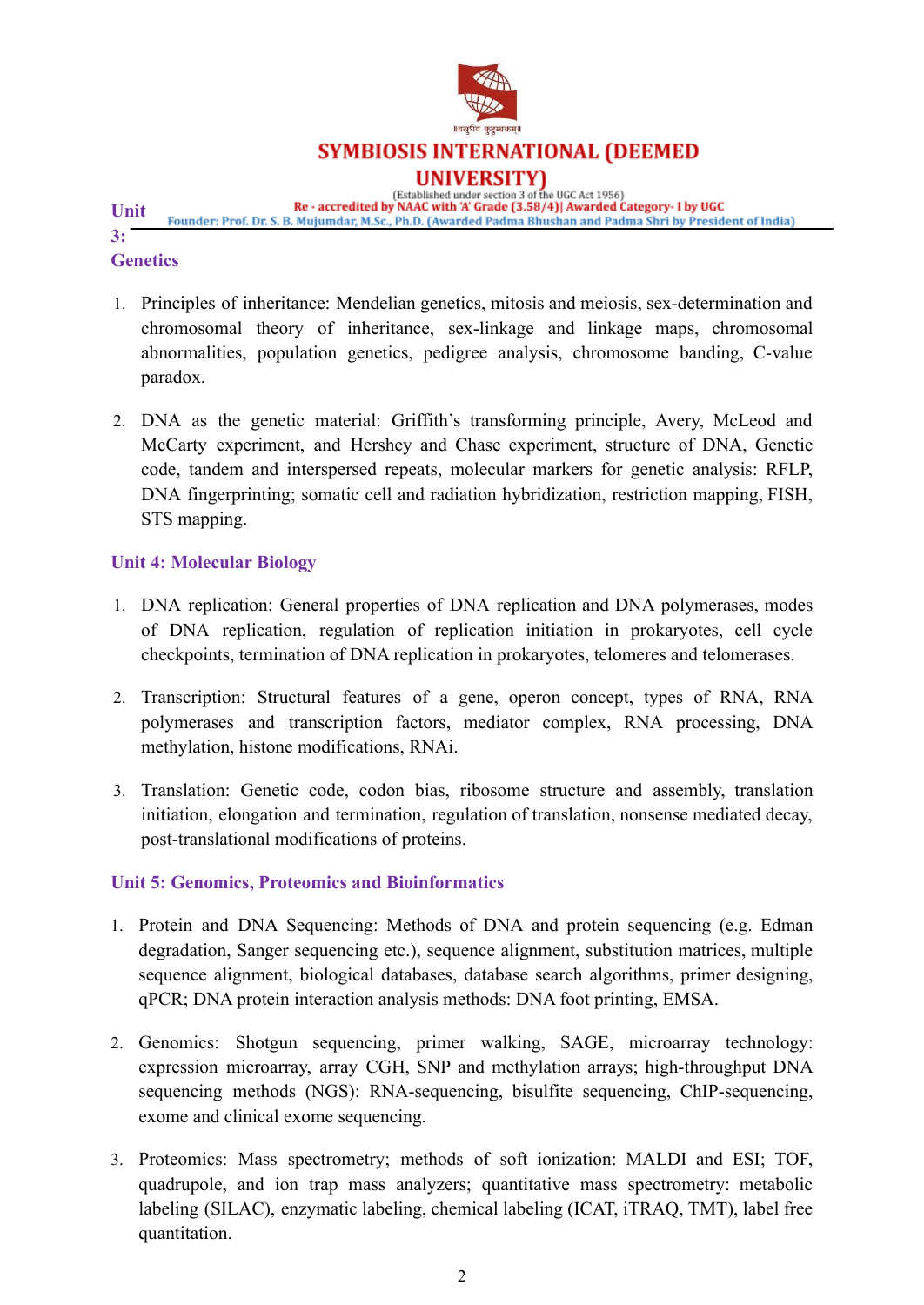

**UNIVERSITY**<br>(Established under section 3 of the UGC Act 1956)<br>Re - accredited by NAAC with 'A' Grade (3.58/4)| Awarded Category- I by UGC

**Unit** Founder: Prof. Dr. S. B. Mujumdar, M.Sc., Ph.D. (Awarded Padma Bhushan and Padma Shri by President of India)

**6:**

### **Microbiology**

1. Microbial Physiology – Cell structure and function, Principles of microbial growth

2. Antimicrobial resistance – Antimicrobials types and modes of action, factors affecting development and transmission of AMR

3. Bacteriophages – Structure, Classification, Infection cycle and mechanism, Applications

4. Microbiome – Biofilms, Quorum Sensing, Probiotics, Prebiotics, Synbiotics

5. Principles of isolation – Principles of microbial culture, Aseptic techniques, Principles and methods of sterilization, isolation and enumeration of microorganisms, staining techniques

6. Microbial pathogenesis - Host pathogen interactions, epidemiology of infectious diseases

7. Food microbiology – Food borne pathogens, Principles of food preservation, microbiological examination of food and water

### **Unit 7: Immunology**

- 1. Innate and adaptive immune system- Cells and molecules involved in innate and adaptive immunity, antigens, antigenicity, and immunogenicity.
- 2. Humoral and cell mediated immunity, primary and memory immune responses, B and T cell receptors, structure and function of antibody molecules, monoclonal antibodies, antibody engineering. MHC molecules, antigen processing and presentation, activation and differentiation of B and T cells.
- 3. Inflammation, allergy, and hypersensitivity reaction. Immunological tolerance self non-self descrimination.
- 4. Immunological techniques- ELISA, ELISPOT, Immunofluorescence, Western blot, Flow Cytometry.

### **Unit 8: Recombinant DNA technology and genetic engineering**

- 1. Isolation, purification, analysis of RNA and DNA (genomic and plasmid). Molecular cloning of DNA and RNA fragments in cloning vectors and expression. Construction of genomic and cDNA libraries and screening.
- 2. Cell and Tissue engineering- Growth factors for *in situ* tissue regeneration, biomaterials in tissue engineering, approaches for tissue engineering of skin, bone grafts, nerve grafts. Hemoglobin-based blood substitutes, bio artificial or biohybrid organs. Limitations and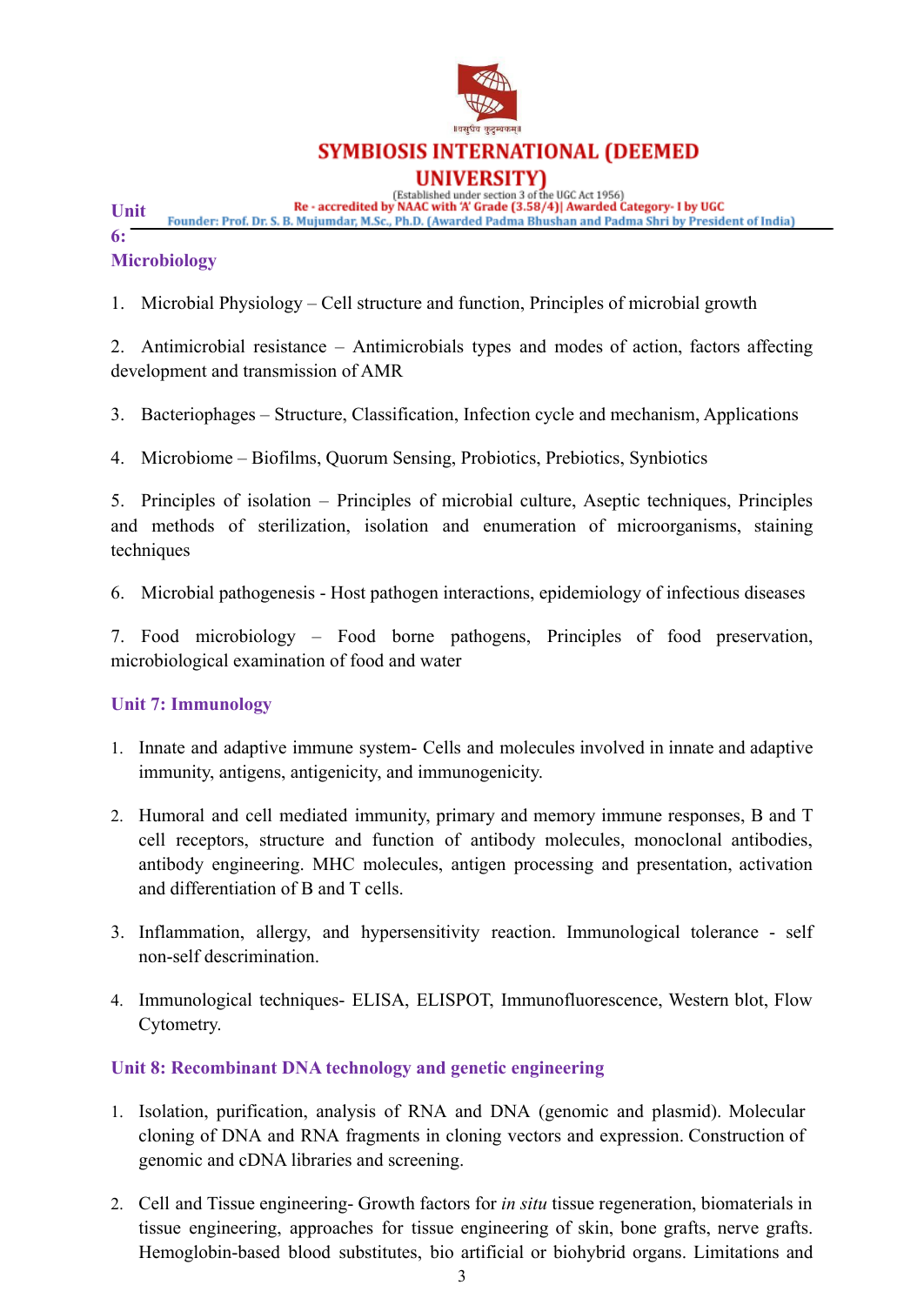

# **SYMBIOSIS INTERNATIONAL (DEEMED UNIVERSITY**<br>(Established under section 3 of the UGC Act 1956)<br>Re - accredited by NAAC with 'A' Grade (3.58/4)| Awarded Category- I by UGC

Founder: Prof. Dr. S. B. Mujumdar, M.Sc., Ph.D. (Awarded Padma Bhushan and Padma Shri by President of India)

possibilities of tissue engineering. *In vitro* fertilization and Embryo transfer- *In vitro* fertilization in Humans, Embryo transfer in Humans, Super ovulation and embryo transfer in farm animals e.g: Cow.

- 3. Cloning of Animals- Methods and uses. Introduction, the nuclear transfer for cloning, cloning from-embryonic cells, adult and fetal cells. Cloning from short-term and long-term cultured cells: cloning of sheep, Cloning of cows from aged animals. human cloning- ethical issues and risks. Transgenic animals- Transgenic animals and applications: mice and other animals,
- 4. Biosafety regulations- guidelines for research in transgenic animals, public awareness of the processes of producing transgenic organisms.

### **Unit 9: Bioprocess and Microbial Technology**

- 1. Primary and secondary metabolites, Batch culture, the growth cycle, effect of nutrients, energetics of growth.
- 2. Design of bioreactors- Biosensors, scale-up of bioreactors
- 3. Transport phenomena in bioprocess- Mass transfer resistance, oxygen transfer coefficients, biological heat transfer, heat transfer coefficients.
- 4. Downstream processing of biologicals- Separation of cells, foam separation, flocculation, filtration, plate filters, rotary vacuum filter, centrifugation, Stokes law, basket centrifuge, bowl centrifuge, disintegration of microorganisms, mechanical and non-mechanical methods, membrane filtration, ultrafiltration and reverse osmosis, chromatographic techniques, absorption, spray drier, drum dryers, freeze dryers.
- 5. Microbial products- Microbial production of vitamins, enzymes, organic acids, amino acids, antibiotics, ethanol.
- 6. Microbes for sustainable agriculture- Biological nitrogen fixation, Biofertilizers, Biological control, Biopesticides.

### **Unit 10: Research Methodology and Biostatistics**

- 1. Research Methodology- Types of research, Types of research designs, Qualitative and quantitative research, applied research, Sampling methods, and Preparation of a research proposal.
- 2. Basic statistics- Types of data, central tendencies and dispersion, graphs and tables, correlation and regression analysis, probability, types of errors in statistics, sensitivity and specificity.